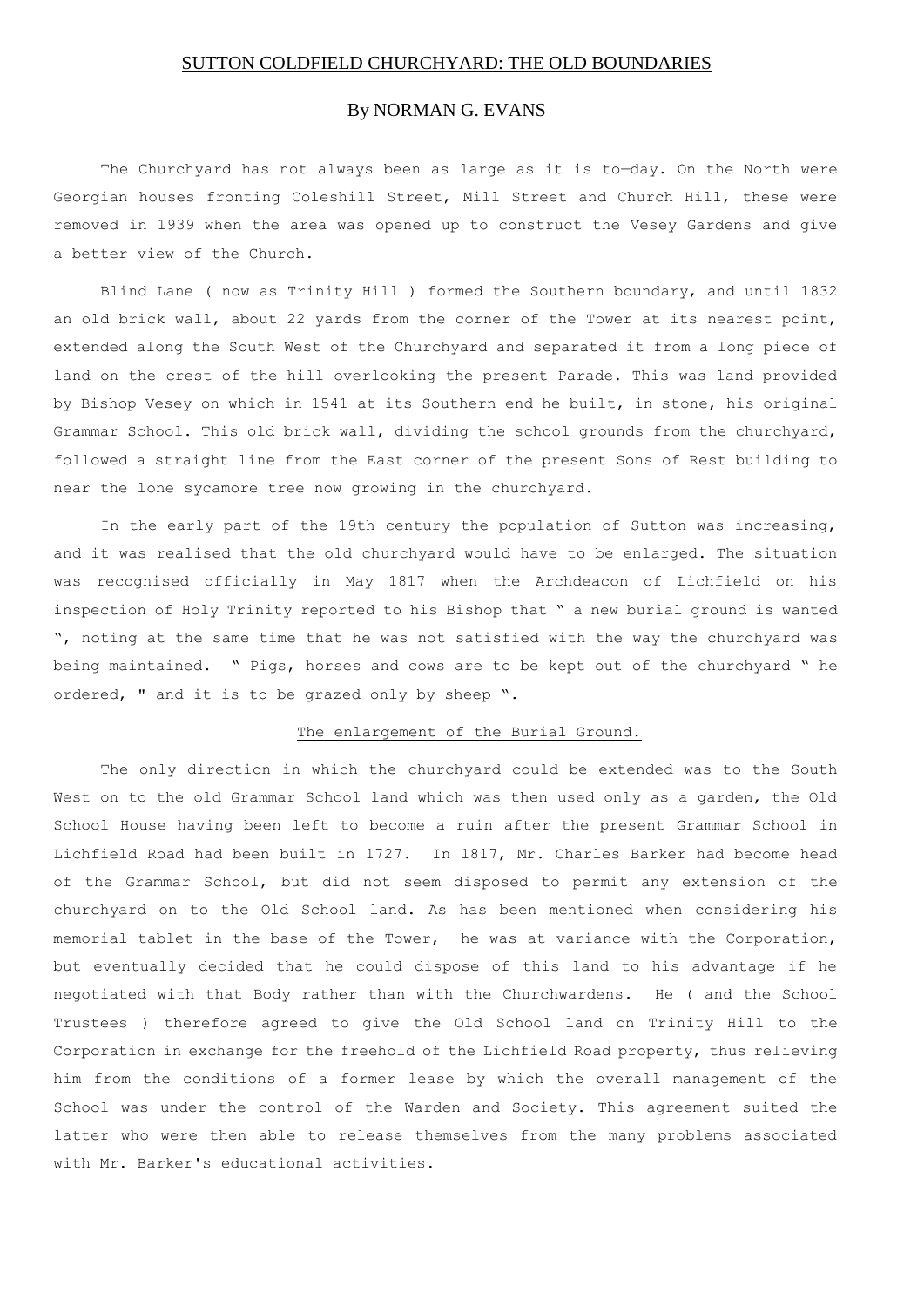HOLY TRINITY, SUTTON COLDFIELD.

Based on a Survey by John Snape, 1765.



## CHURCHYARD BOUNDARIES .

Before the acquisition of the Old School lands in 1832. Before the widening & straightening of the Blind Lane, 1836. Before the removal of the remains of St. Mary's Hall, 1959.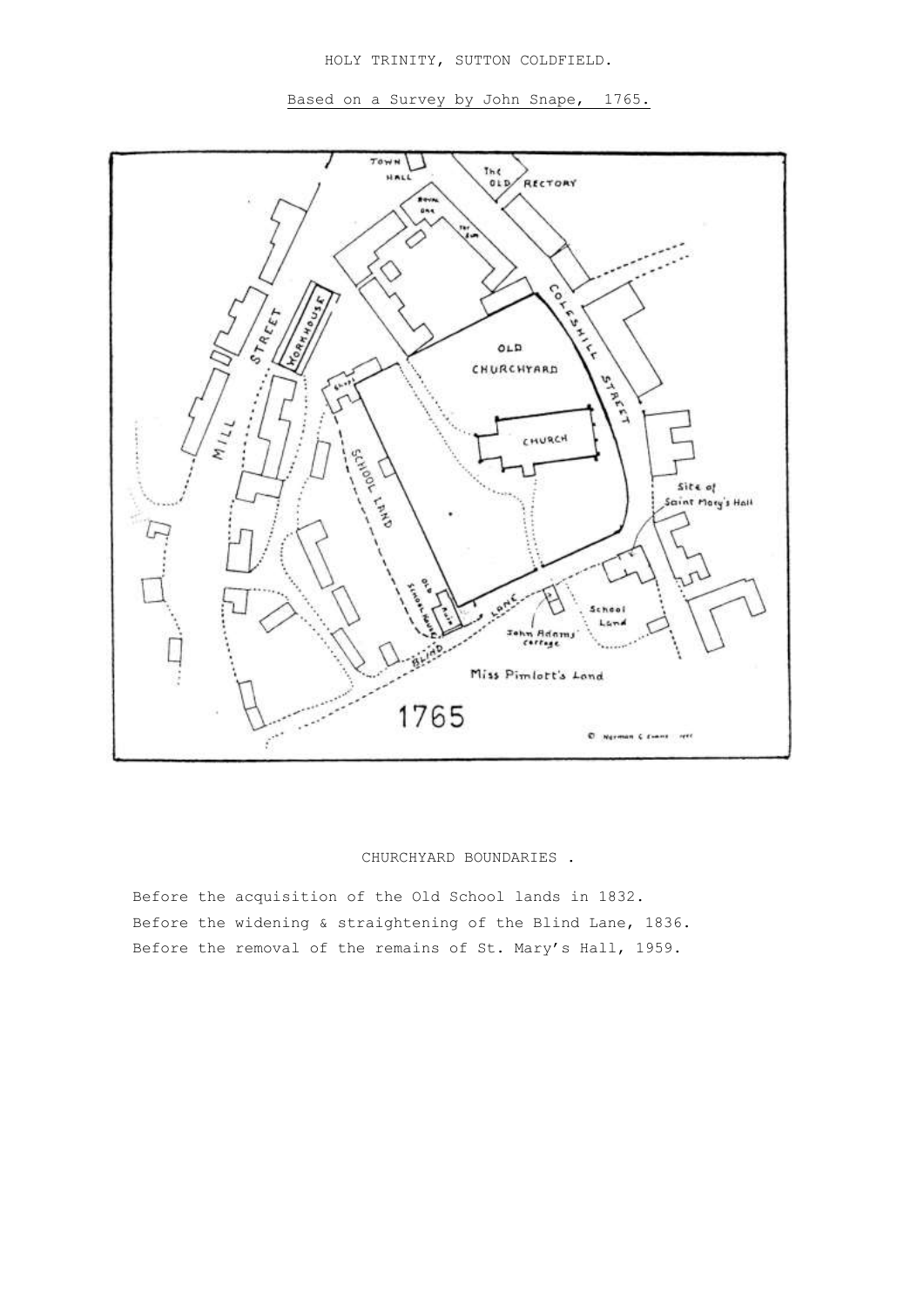The Churchwardens immediately entered into negotiations with the Warden and Society as the new owners of the Old School House and its garden, but instead of buying the land, the Churchwardens agreed an Exchange with the Corporation by which the churchyard was enlarged and the Warden and Society received an equivalent value of Church land in the Whitehouse Common and Riland Road areas.

The churchyard extension, however, was not the only land involved in these exchanges, for the area of land obtained by Bishop Vesey for the purpose of establishing his School on Trinity Hill had also included a plot of land at the top of and on the South Side of Blind Lane. This, by a similar series of exchanges passed, in 1832, from the School via the Warden and Society into the possession of the Churchwardens who gave for it, a piece of land of similar value near the foot of Reddicap Hill.

## Saint Mary's Hall.

On this plot of land, facing the South East corner of the churchyard, a building with stone foundations ( and probably half—timbered ) known as Saint Mary's Hall. It was built there at least a century before Bishop Vesey acquired the land for founding his School, for the Record of the Estates of the Duke of Clarence shows that as Earl of Warwick he, in 1480, owned Saint Mary's Hall in Great Sutton. This Record, in Latin, refers to an extension of that building over a piece of land adjoining it, 21 feet long and 2 feet wide, for which an additional rent of one penny was to be paid to the Duke.

The building was referred to as " his tenement Saint Mary's Hall " -- "tenemento suo vocato Sayntmaryhull ", and also as being " of the Blessed Mary " – " tenementi Beate Marie " , implying that it could have had connections with the church, especially when it is remembered that that name had been given to it before the Reformation, during the period when services in Holy Trinity would have followed the tenets of the Church of Rome, and also when it is recalled that the owners of Saint Mary's Hall, the Earls of Warwick, had control over the affairs of Holy Trinity in Sutton as its patrons who exercised their rights of presentation to the Church by nominating clergymen to the Rectory.

The old building in Coleshill Street, whose South wall with its stone mullioned window can be seen in the archway facing the Vesey Gardens, is believed to have been the Rectory when Bishop Vesey acquired Saint Mary's Hall to make use of the latter as one of his School buildings. Could it have been used as a Rectory before that time ?

When Saint Mary's Hall became delapidated in the 1720s , it was partly taken down and a Georgian house was erected upon its stone foundations. remained thus until 1959 when it was completely demolished to widen the corner of Trinity Hill and Coleshill Street. Photographs taken before its demolition show the stone foundations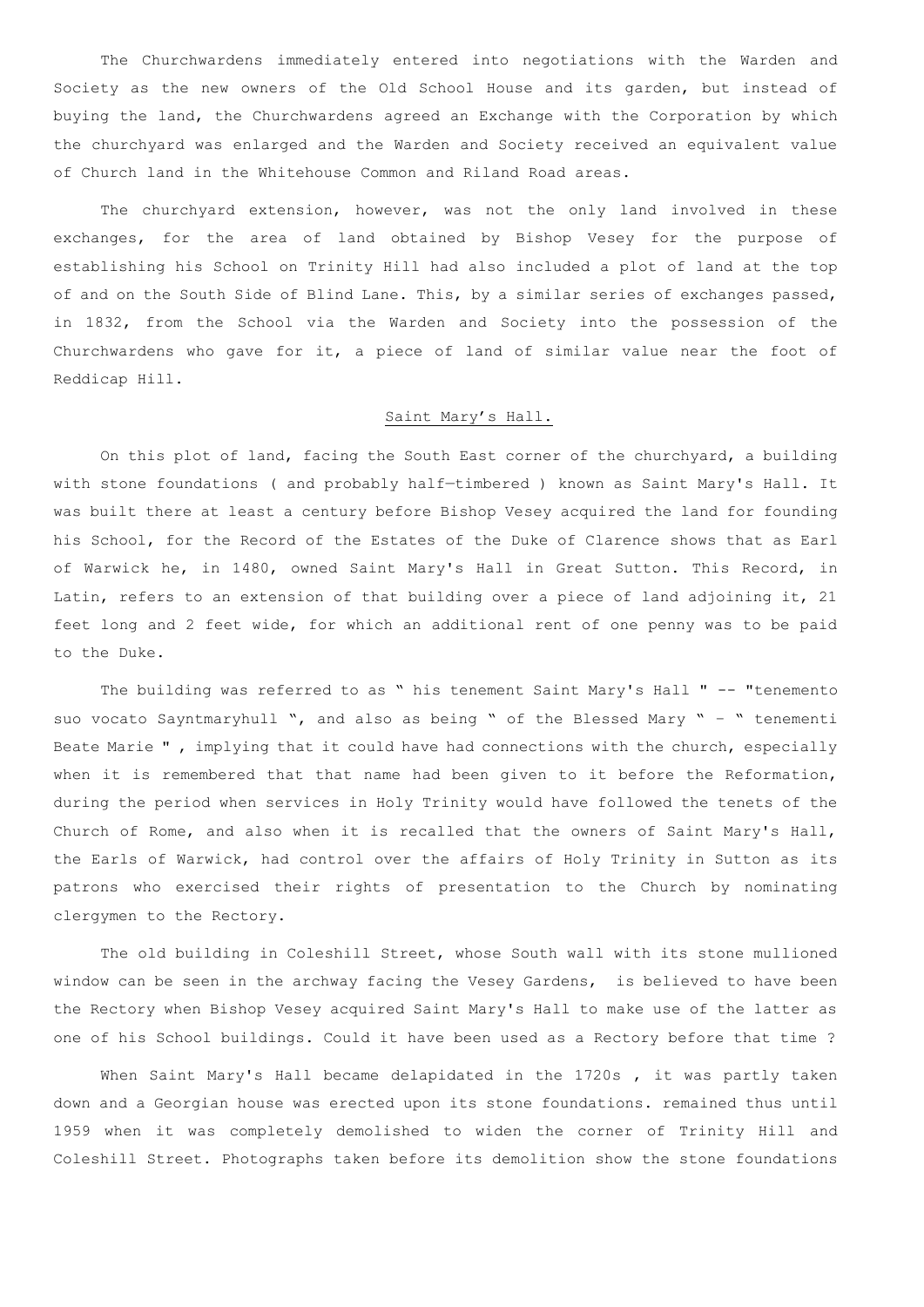of the original Plantagenet building rising some 3 or 4 feet above the present ground level.

Saint Mary's Hall is mentioned here not only because of any church connections in pre—Reformation times and its close proximity to the Church, but because it and the adjoining dwelling in the Blind Lane came into the possession of the Church in 1832 and have remained church property ever since — except for a short period when the Borough Corporation bought, the site for the 1959 road widening.

### Earlier widening of the Blind Lane.

A study of plans of the churchyard and land its vicinity the late 18th and early 19th centuries reveal that the position of the churchyard wall adjoining Trinity Hill has been altered. John Snape's surveys of this part of Sutton in 1765 ( see plan ) show the Old Grammar School House in an elevated position on the " cliff " immediately overlooking the site of the present new Baptist Church, its entrance from the North side of the Blind Lane being through double gates — probably up steps — facing up the Lane towards Coleshill Street. This location is confirmed by an old etching in the Aylesford Collection which Shows the position of the School relative to the church tower.

The Old School House projected half—way across and partly obstructed the view down Trinity Hill, so, had the extension of the burial ground followed the outline of this school land precisely, it would have resulted in an irregular shape of the churchyard boundary along its Southern edge. To avoid this, it was decided to straighten the upper part of the Lane on the Church side by extending the churchyard over a narrow strip of the roadway and, at the same time, widen the Lane by taking in land on the opposite side.

Miss Mary Pimlott owned the land on the present Rectory side of the hill, and two small cottages ( owned by the Corporation and tenanted by Mr John Adams and Mr Robinson ) jutted slightly into the Lane on that same side at a point just up the hill from the Old Grammar School House. These two cottages at their rear encroached into Miss Pimlott's land, so it was decided to demolish the cottages and widen and straighten the South boundary of the Lane by taking a strip of frontage from Miss Pimlott at the side of the cottages, and give her in exchange on completion of their demolition, most of the land on which they had stood.

At a Vestry Meeting held in January 1834 it was resolved " that steps now be taken to carry into effect the proposed exchange between the Parish and Miss Pimlott for the purpose of widening the Blind Lane '. As it was agreed, however, that the demolition of the cottages should be deferred during the lifetime of the tenants, it was not until John Adams' widow died in 1836 that a resolution was passed that " immediate proceedings be taken to recover possession of the houses and premises ". As a result of this, in 1836, Trinity Hill took on its present shape, the former very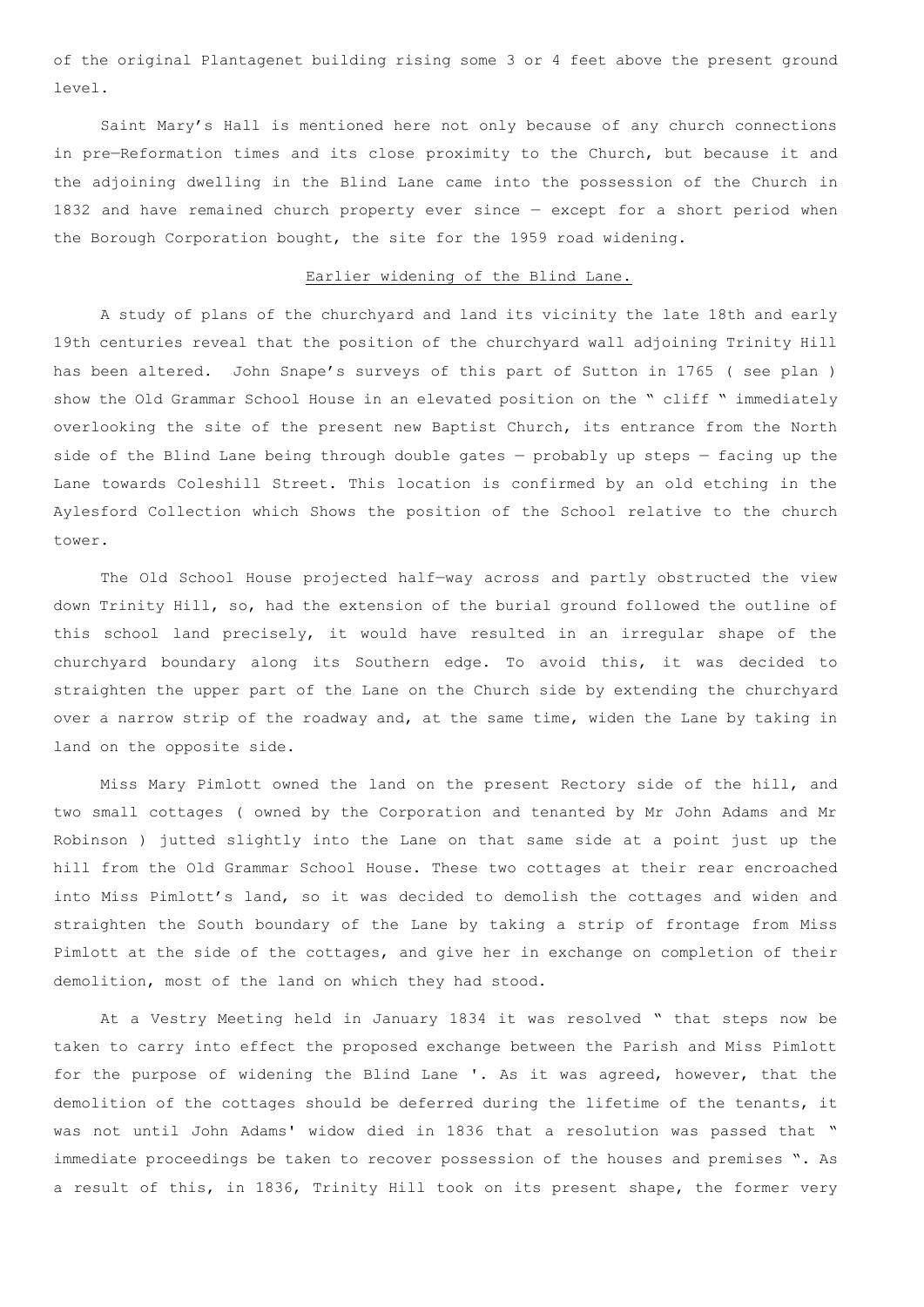steep gradient being reduced at the same time by cutting the road more deeply into the hill.

### The South West corner of the Churchyard Wall.

Not only was the road level changed in the period following the incorporation of the Old School House land into the churchyard, but the natural very steep slope of the South West corner of the Old School garden was altered considerably by filling it in to make the ground more level and suitable for burials.

These changes in ground levels can be appreciated best studying this part of the churchyard wall from the present Baptist Church upper car park which was originally a sandstone quarry. A considerable amount of stone been excavated and an examination of the old quarry face ( which is still visible in its Northern part ) will show that the churchyard hill consists of a soft type of sandstone  $-$  known as Lower Keuper  $$ which would present the gravediggers with little difficulty where it extends under the burial ground, but would not be a strong enough stone to be used in the building of the Church.

It is most likely that the quarry was commenced originally in the 12th century to provide the main mass of material used in making the dam across the valley for the Mill Pool ( which was situated in the present Gracechurch area ) for it will be noticed that the pools in Sutton Park also have a quarry near the end of their dams.

The proximity of the quarry to the School building erected by Bishop Vesey, and the crumbling nature of the stone, necessitated the erection of a reliable lateral support to protect the garden, go a stronger stone — Upper Keuper sandstone was carried from quarries about ¾ mile away to the East, and used to make the base of the wall which, with its stone buttresses, now hides the soft sandstone cliff. This stone facing rises to a height of some 16 feet from the old quarry floor, and on the top of it, it will be seen that a brick wall averaging 3 feet in height has been built to support a stone coping which continues, almost level, in an unbroken line round the corner to face the Blind Lane. This coping was once the top of the garden wall, which indicates that the ground level of this corner of the School garden must have been only about 16 feet higher than the quarry floor.

It will be noticed that this old garden wall consists of handmade bricks laid in English Bond with 5 courses of stringers carrying a course of headers which support the stone coping blocks. All these bricks are of a small size in use in the 17th and 18th centuries, but rising directly on the top of this stone coping a later wall has been erected, thereby raising the total height of the churchyard wall to 27 feet from the quarry floor at the North end. The summit descends in the form of seven brick battlements to a height of 24 feet at the Trinity Hill end. The bricks in this upper part of the wall are larger than the earlier ones below, and are of a size which would have been used in the 1832—36 alterations.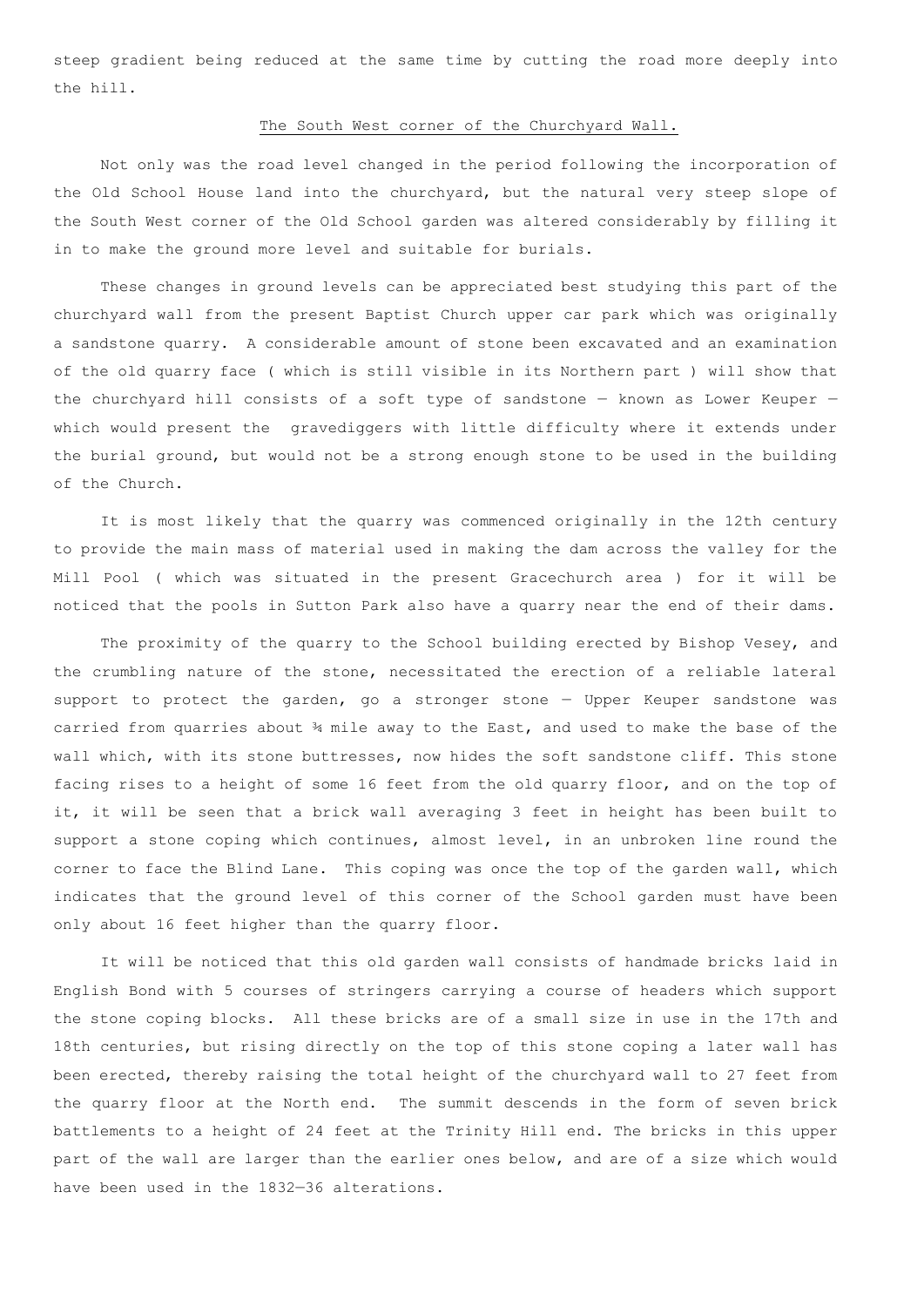

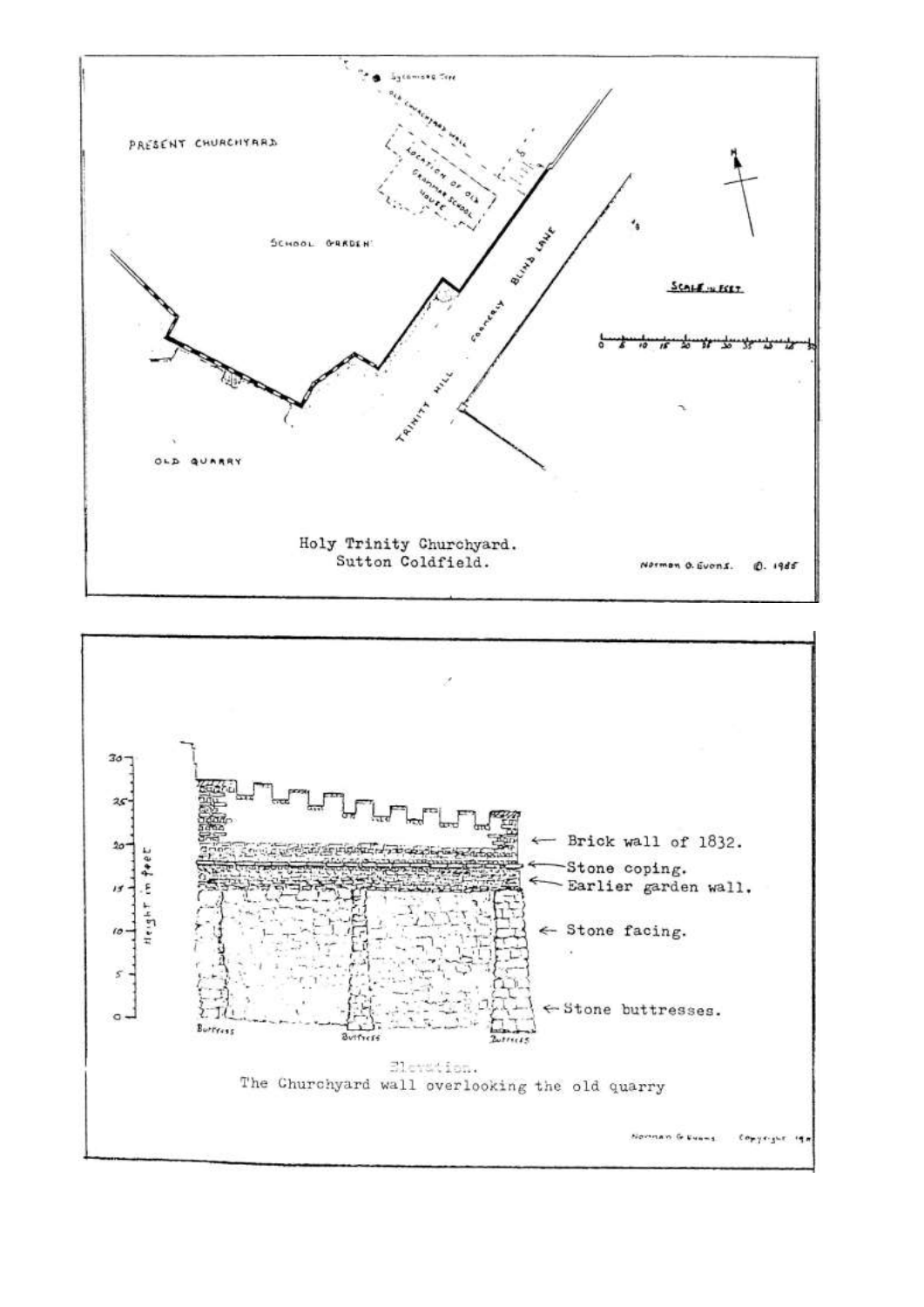As the ground level of the churchyard is now only some 1½ feet below the lower sections of the brick battlements the burial ground in this area must have filled in to a depth of between 3 and 6 feet when the enlargement of the graveyard took place and the Blind Lane was widened. This accounts for the unusual differences in the ground level of the churchyard adjoining the battlemented wall and Trinity Hill.

## The Old Garden Wall.

The brick battlemented wall of 1832, 14 inches in thickness, extends almost the whole length of the West boundary of the burial ground as far as the new wooden fence, but the actual North West corner is formed by a much older wall which can be examined closely. Studying it from the ground upwards on the graveyard side where it is about 6 feet high, it consists of some 5 courses of brick laid as " stretchers " surmounted by one course laid as " headers " carrying a carved stone coping which is still in its original position. The bricks measure  $24$  inches x  $44$  inches x 9 inches, a size made compulsory by a law of 1571, and are laid in the same English Bond as has already been seen in the garden wall overlooking the old quarry. This is, therefore, the North end of the Old School garden wall; it is 9 inches in thickness but has been strengthened on the Mill Street side by another 9 inch thickness of brickwork making it an 18 inch wall, the upper courses of which are built directly on top of the old garden wall coping as has been done at the Southern end above the quarry. It carries an additional stone coping. Both ends of the wall of the school garden are thus still visible and now form part of the churchyard boundary.

### The Earlier South Approach to the Church.

The plan of 1765 shows that the path from the South Porch did not meet Trinity Hill at the corner with Coleshill Street as it does to—day, but joined the old Blind Lane ( before it was widened ) at a point about 210 feet down the hill from the present entrance. This is confirmed by an entry in the Vestry Minute Book dated 20th May 1817 following the inspection by the Archdeacon who ordered " That the road (path) from the Blind Lane, the entrance facing John Adams' cottage, be stop'd up, the gate taken away and the place built up ". The reason for this alteration is not given, but the present entrance and pathway to the South East corner of the churchyard must therefore have been constructed at that time.

### Soil against the Church Walls.

In the same Minutes, it is reported that the Archdeacon complained that the soil of the churchyard was heaped against the walls of the Church to a height of 6 to 8 feet above the level of the floor of the aisles. He ordered that it should be removed and iron drainage troughs laid in trenches along the North and the South walls. Soil was similarly to be removed from the North and South walls of the Tower. This has resulted in a shallow covering of the vault in the churchyard at the South side of the Tower, a few of the 18th century bricks in the arch of its roof being exposed.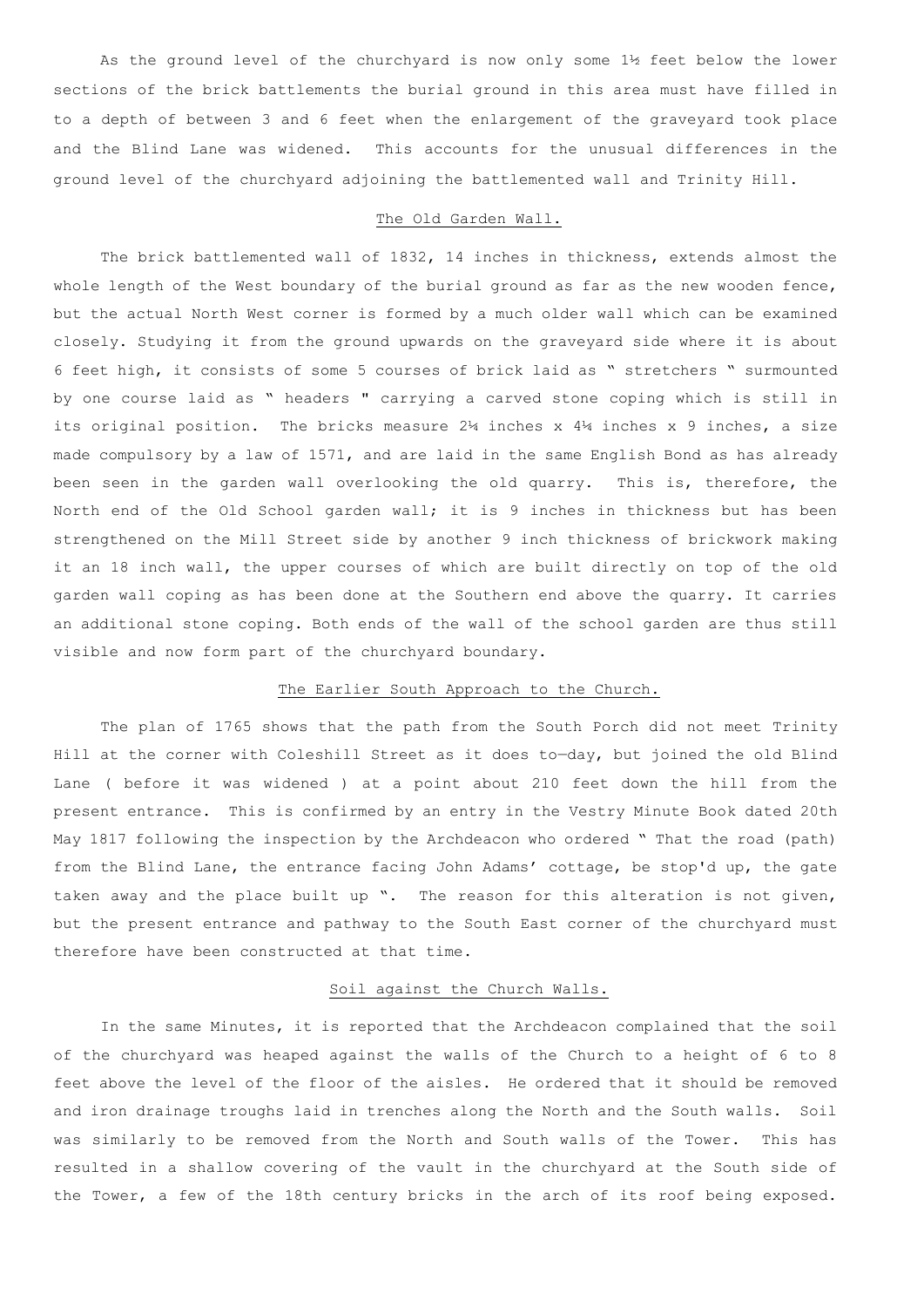The names of the occupants of the vault are not known, but were no doubt recorded on the now completely eroded sandstone memorial tablet on the outside of the Tower wall above it.

It will be recalled that when the base of the Tower was made into a Vestry in 1828 the interior entrance to the stone spiral staircase was closed and a new opening was made giving access to the stairs from the churchyard. The position of this external doorway can be seen in the South wall of the Tower. It was in use until 1885 when it was closed with ashlar, the old slit window which gave light to the stairway was replaced, and the ancient internal doorway was restored.

#### The Graveyard.

## Mary Ashford' s Grave.

Near the South Porch, on the bank across the pathway, is the burial place of Mary Ashford. The slab which is at present covering her gave was originally its vertical headstone, and recalls Mary's untimely death. She was murdered in Penns Lane, Walmley, following a dance at Tyburn House, and Abraham Thornton who had accompanied her was accused. At the trial at Warwick insufficient evidence was produced and he was acquitted. Mary's brother William, however, was not satisfied and, as was possible in those days as the direct heir of Mary, he " appealed " Thornton, and a re—trial was commenced in the Court of Appeal before the Lord Chief Justice. Here Thornton threw down a gauntlet on the floor of the Court and challenged William to a trial by duel -- by which the dispute could be settled under a long—forgotten mediaeval law but still then in force. William refused the challenge and Thornton was again acquitted, but the case made legal history, and in consequence the old law of " Wager by Battel " was revoked.

Many felt certain that Thornton was guilty, no more so than the Rev. Luke Booker who erected the " Warning on her Tomb ", and composed the verse on the lower half of her gravestone, calling himself " The Muse who wept over her Doom ".

The stone is badly eroded and only a part of the verse is still legible, but originally the whole of the wording read as follows

> As a warning to female virtue and humble Monument to female Chastity this Stone marks the Grave  $\cap f$ MARY ASHFORD Who in the 20<sup>th</sup> year of her age having incautiously repaired to a Scene of Amusement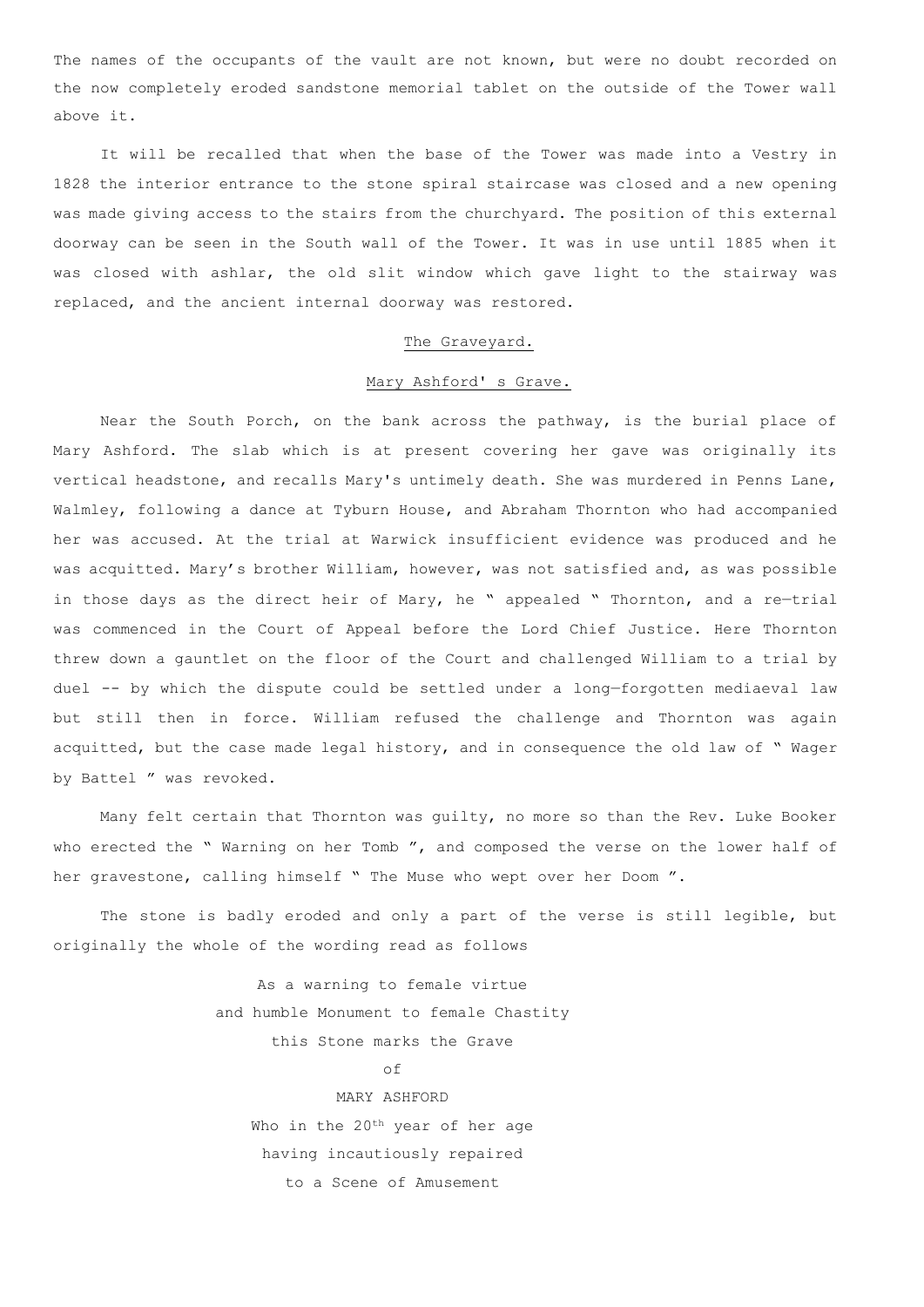without proper Protection was brutally violated and murdered on the 27th of May 1817

Lovely and chaste as the Primrose pale Rifled of virgin sweetness by the gale Mary! The Wretch who thee remorseless slew Avenging Wrath which sleeps not will persue For though the Deed of Blood be veil'd in night Will not the Judge of all the Earth do right? Fair blighted Flow'r! The Muse that weeps thy Doom Rears o'er thy murder'd Form, this warning Tomb.

L. B.

\_ \_ \_ \_ \_ \_ \_ \_ \_

## The Webster Vault.

A little further from the South Porch, and nearer to the yew tree, stands the memorial surrounded by an iron fence, covering the vault in which Joseph Webster, his wife and some of their 12 children are buried.

The Websters had in 1752 acquired Mr Penn's watermill on the Ebrook at Walmley and there they manufactured bars and rods from the iron which they forged in Mr. Plant's old mill downstream, near the bottom of Eachelhurst Road. The Ebrook between this latter mill and the River Tame became known as Mr. Plant's Brook, and the lane nearby is still called the Forge lane. The Websters lived in the house overlooking the mill pool at Penns Mill, which has been enlarged and altered to become the present Penns Hall Hotel.

They were pioneers in producing a steel suitable for drawing into wire, particularly piano wire for which they became famous. In another of their mills ( Hay Mills, on the River Cole near Yardley ) they produced the wire for the first Transatlantic Telephone Cable which was laid in 1858.

Joseph Webster who is buried here in this vault with his wife Maria Mary, was the third Joseph to have owned the Mills, for his father and grandfather before him had also been christened Joseph. He was active in local affairs, a justice of the Peace and Warden (Mayor) in 1809 and 1810. He was the principal founder of Saint John's Church in Walmley in 1845, where the chancel windows are inscribed to his memory wi±h the words:-

"To the Honoared Memory of Joseph Webster, ESQ. of Penns who died 7th July 1856 also of his Eldest Son the Rev. Joseph Webster, M.A., Rector of Hindlip, Worcestershire, who died on 4th March 1848 aged 56."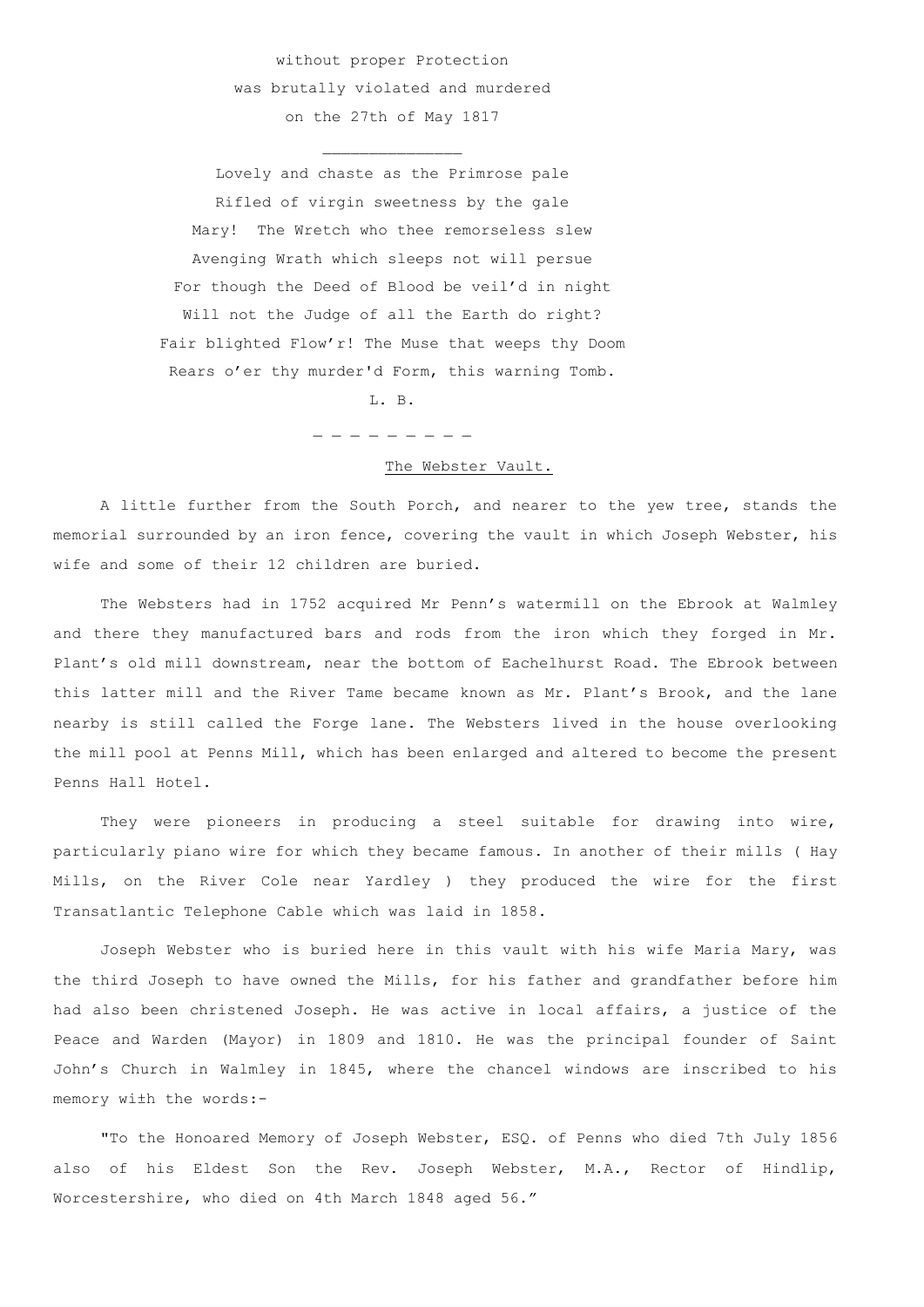On its East side. the memorial recalls Capt. Peter Charles Gillies Webster, the youngest son of Joseph and Maria Mary Webster, born May 29th 1830, died April 28th 1877, and his wife Frances who lived to the age of 94 years and died on May 8th 1926. He was formerly of the 8th Hussars and Adjutant of the Staffordshire Yeomanry, and, as already mentioned, is named on the tablet on the West wall of the North aisle.

The iron railings surrounding the memorial in the churchyard in Sutton are supported by a cast—iron replica of a wire rope, in allusion to the Naval wire rope produced at the Webster's mills.

### The Sun Dial.

Near the crown of the hill by the South West of the Tower will be seen the Stone base of the old sun dial. It has stood here for more than three centuries marking the time long before a clock was placed in the Tower, for its presence is noted in the Sutton Burials Register of 1671 where it is mentioned as a means of locating the burial place of Mr. Thomas Dawney.

The entry for the 9th of September that year sites the grave of that gentleman. " There was Buryed the ix±h Day of September Mr. Thomas Dawney in the Church Yard in a grave on the North syde the Dyall Post about ix feet deep. Att th time the Towne Hall floore fell downe by the presse of people there ". This refers to the old Moot Hall which stood at the top of Mill Street on the site now occupied by the traffic island opposite the Midland Bank, the crowd having assembled for the purpose of receiving a dole which was being distributed in accordance. with Mr. Dawney's will.

Thomas Dawney, who had married a Sutton lady, was of Yorkshire descent and lived in a house which had been built upon the ruins of the old Manor House on Manor Hill. His grave in the churchyard was marked in a very distinguished manner by a massive; roughly cut, stone slab forming a solid gabled roof supported along each side by equally massive vertical stone slabs. This stood in the churchyard for some 300 years until it was removed along with most of the tombstones to enable the graveyard to be kept tidy by regular mowing.

Some of the headstones are now placed against the battlemented brick wall West boundary. One, about 30 feet up the hill from the lower end of the higher wall where it overlooks the old quarry, is of interest in the study of the history of the old ( 1827 ) Town School in Trinity Hill, for its inscription recalls one of the former headmasters, Mr. George Preston, and reads as follows :-

> In Memory of George Bamford Preston for 33 years Head Master of The Sutton Coldfield Town Boys School. Died 3rd June 1891. Aged 63 years.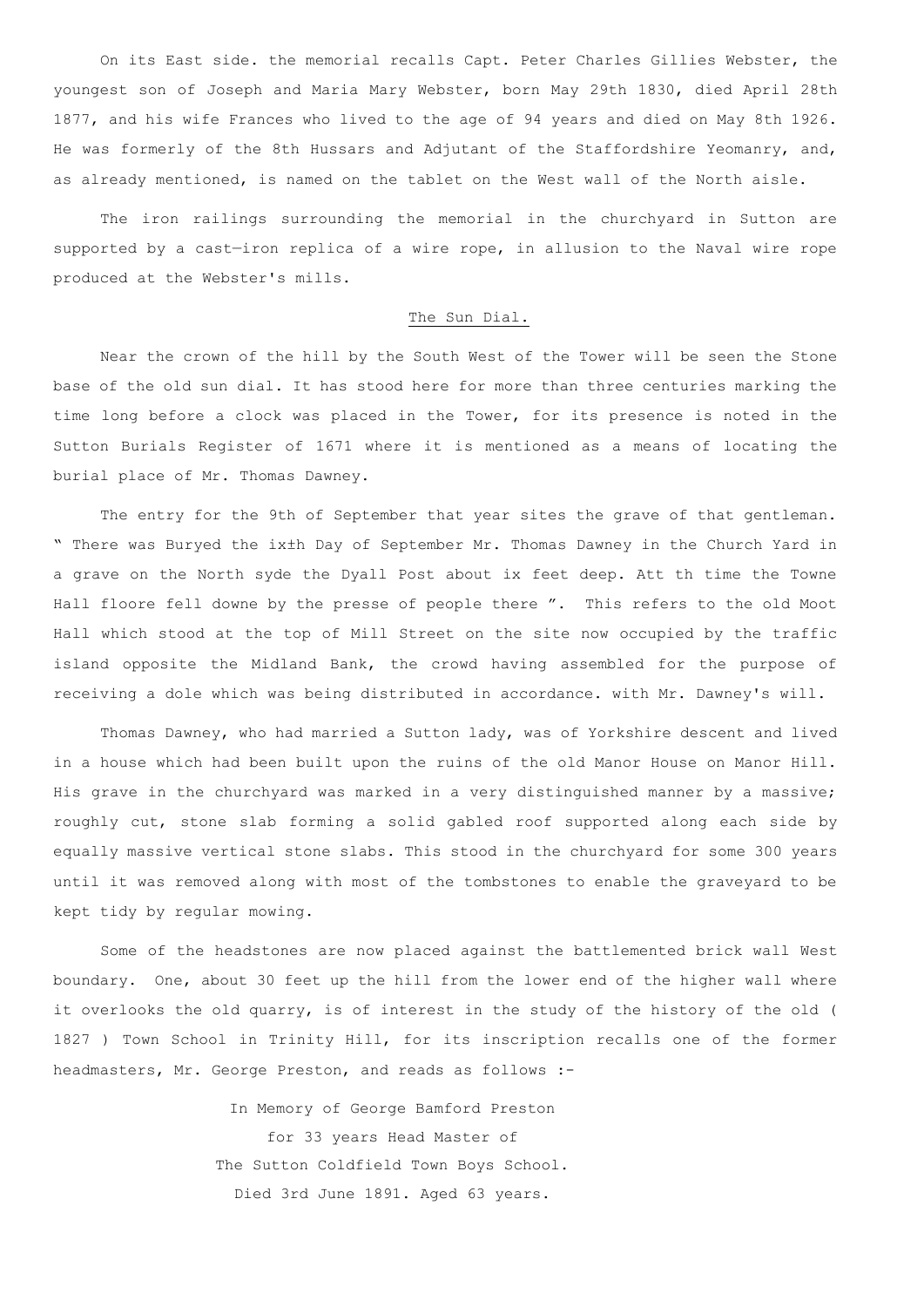This stone was erected by his old scholars and inhabitants of the Town, as a token of respect and esteem, and in recognition of the kindly interest he took in his Scholars, and of his zeal and ability as a teacher.

\_ \_ \_ \_

### Overlooking Coleshill Street.

At the East end of the churchyard, the two low stone archways of the doors leading to the former school children's galleries can be seen in the church wall. Both have been blocked up since 1868, and although the entrance for the Boys into the South chapel is hidden on the inside by the recent oak bookcase built on to the wall, the stone steps by which they used to gain access from the churchyard remains unchanged. On the other hand, the old entrance for the Girls is easily discovered in the Vesey chapel but is less conspicuous on the outside.

The plinth below the East window of the Chancel and the low clasping buttresses being a method of construction favoured in the middle of the 12th century, this is believed by archaeologists to be the earliest part of the church.

### The Lych Gate

The Lych Gate covering the entrance to the churchyard from Coleshill Street, was built in recognition of the unceasing Interest and participation by the Rev. W. K. Riland Bedford in all aspects of the Town and Parish during his incumbency. It was erected during his lifetime, the tablet on the North side of the gate recalling that it was " Erected by the Parishoners and friends of the Rev. W. K. R. Bedford as a memorial of his 42 years occupation of the Rectory of Sutton Coldfield. Easter 1898. "

On the opposite wall of the Lych Gate are six small diamond shaped tablets referring to four generations of the Riland Bedford family :-

William Riland Bedford = Grace Campbell

W. K. Riland Bedford = Maria Amy Houston W. C. Riland Bedford = Elanor Phoebe Chance Eleonor Campbell Riland Bedford.

The tablets recall that :-

William Riland Bedford died July 6th 1843

W. K. Riland Bedford, for 42 years Rector; born July 12th 1826. d. Jan 23. 1905 Any, wife of W. K. R. Bedford, died November 29th 1890. W. C. Riland Bedford, Rector of this Parish 1892-1908. b 29 May 1852, d 15.8.192

Elanor Phoebe, wife of W.C.R. Bedford. Born Jan 3rd 1852, died Sept 15 1928. Eleonor Campbell, Eldest daughter of the Rev. W. C. R Bedford, 1881 - 1963.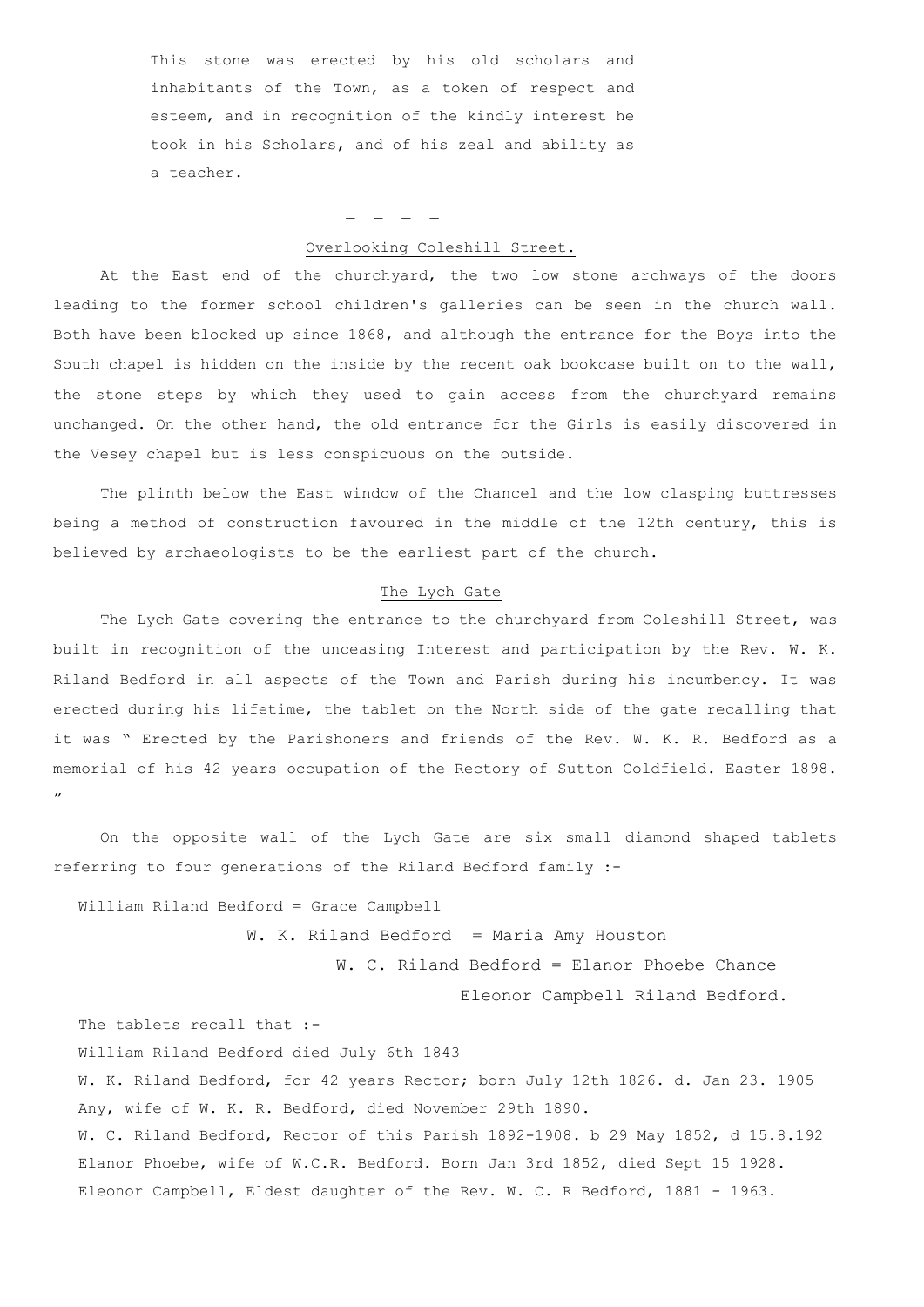At the North side of the church, part of the burial ground has been encroached upon by extensions of the building; firstly by Bishop Vesey building a Chapel and aisle, secondly by the construction of a Vestry in 1874 adjoining the Vesey Chapel, and thirdly in 1879 when the church was widened by about 18 feet to form the present North aisle.

This Vestry was built over Sir William Wilson's grave, thus bringing him within the church walls, but the grave of the Rev. James Packwood who died 10 years before the alterations remains outside.

### The Rev. James Packwood.

His gravestone -- just North of the 1874 Vestry -- informs that he was curate here for 40 years until his death on 14th March 1869 at the age of 75 years. His wife, Alice, had died on 8th September 1851, aged 51.

It will be recalled that the Bishop Vesey section of the Chapel East window was placed there in memory of James Packwood by his friends, for he, like the Rev. W. K. Riland Bedford, under whom he officiated, had devoted much of his time to the benefit of the Parish and the Town. He was a Member of the Society and was elected Warden for the years 1829 and 1830. He was called upon to assist in translating the Latin of King Henry VII's Charter for the Royal Town in 1849, and when in that year the office of Capital Burgess became vacant -- the two holders of that office, Sir. William Cradock Hartopp and John Oughton, Esq., both having died he became a Capital Burgess, an office created under King Charles II's Charter by which two senior burgesses were appointed to be the two magistrates for Sutton, a position which they held for life.

### The Ancient Carved Stones .

Near the Sons of Rest building in Church Hill, and inserted into the outside of the churchyard wall are three carved stones. The centre one was brought from the House of Commons which had become damaged by enemy action during the Second World War, and was presented to the Town by the Member of Parliament for Sutton at that time, Sir John Mellor, Bart.

The other two stones take the form of carved faces and are even older than Holy Trinity Church itself, for they were originally in the Chapel of Saint Blaise which formed of the Manor House erected on Manor Hill as a hunting lodge in Norman days.

The old Manor became neglected following the Wars of the Roses, and its ruins were sold. Bishop Vesey, however, retrieved some of the carved stones from its Chapel and, to preserve them, had them inserted in the walls of structures which were being built as part of his development of Sutton.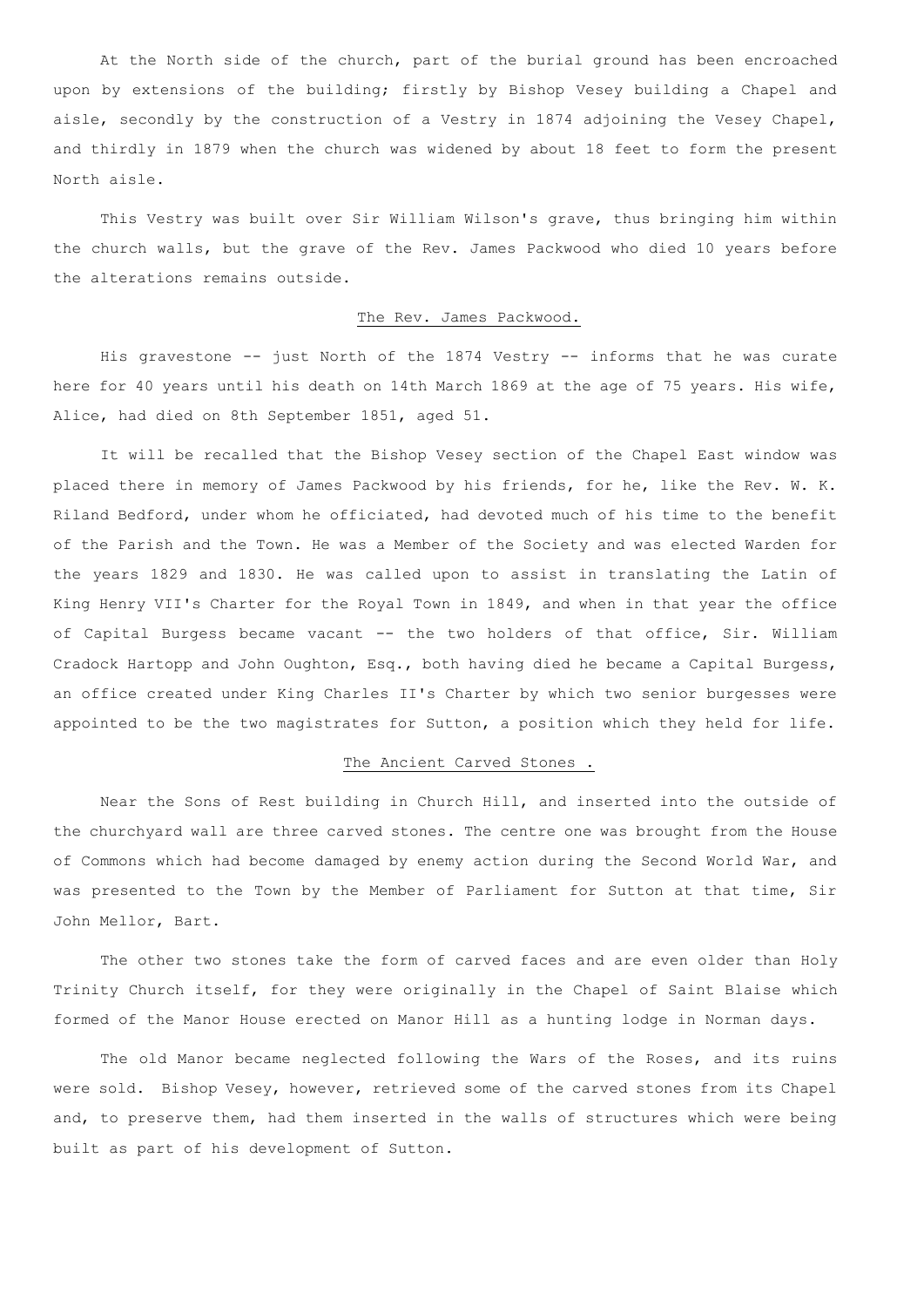

The Malt House, High Street, Sutton Coldfield. 1855.<br>( Formerly the Tythe Barn with sculptures from the Chapel of Saint Blaise in the North gable ).

Details of the sculptures in the Tythe Barn. The lower two heads are now in the churchyard wall.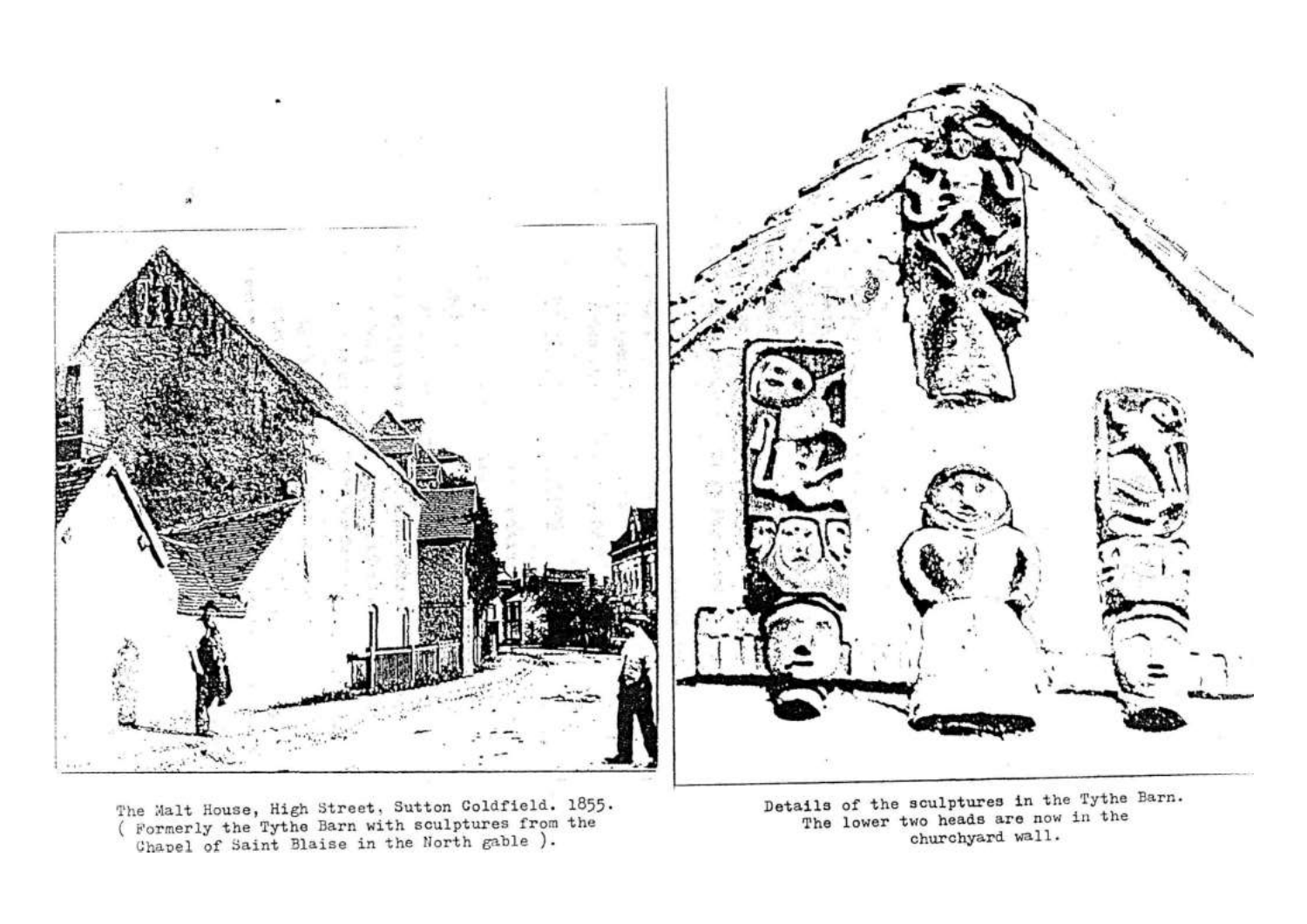Three of the stones he placed as gargoyles in the stone bridge which he constructed over the River Tame at Water Orton, but two more ( one representing an angel and the other a carved stone bowl ) have now been taken from their position in the bridge and are kept, loose, in Curdworth Church to save them from a swollen river and the elements.

When Bishop Vesey built his tythe barn in Sutton High Street, ( it was later used as a malt house which was demolished in 1878 to build the Midland Railway bridge on its site, near the College of Further Education ), he had four of the largest carved stones from Saint Blaise inserted in the North facing gable at the end of the building.

A photograph taken in 1855 by Mr. Grundy shows the carvings clearly. They are high up in the gable, the upper one being the figure of a man supported by a stag's head. This figure is believed to represent Saint Hubert, the patron Saint of hunters; hence the association with the old hunting lodge on Manor Hill. ( See herewith an enlarged part of Mr Grundy's photograph )

All these, carvings from the tythe barn were lying loose in Holy Trinity churchyard near the Tower in 1939, but, except for the two lower heads which are now inserted in the churchyard wall facing Church Hill, have not been seen since.

On the wall facing the entrance to the Sons of Rest building is a tablet in memory of those Volunteers from the Royal Town and Local Company who served in the South Africa War,  $1900 - 01 - 02$ .

### Burials in the Churchyard.

T. Bonell, Esq., a Sutton solicitor, writing in the year 1762 a " History of Sutton Coldfield by an impartial Hand " states that the churchyard is " taken notice of for consuming the bodies deposited therein very quickly: In two vaults lately opened, the corpses have been found to have been reduced to mere dust together with the coffins of wood which enclosed them, the interment of which has been within the memory of man. " This phenomenon was considered to be due to the nature of the sandstone.

In the time of King Charles II, to help the wool trade of the Cotswolds and other areas, legislation was introduced in 1667 and further implemented in 1678 ordering that " No corpse of any person ( except those who shall die of the plague ) shall be buried in any garment other than what is made of sheep's wool only " the penalty for being £5.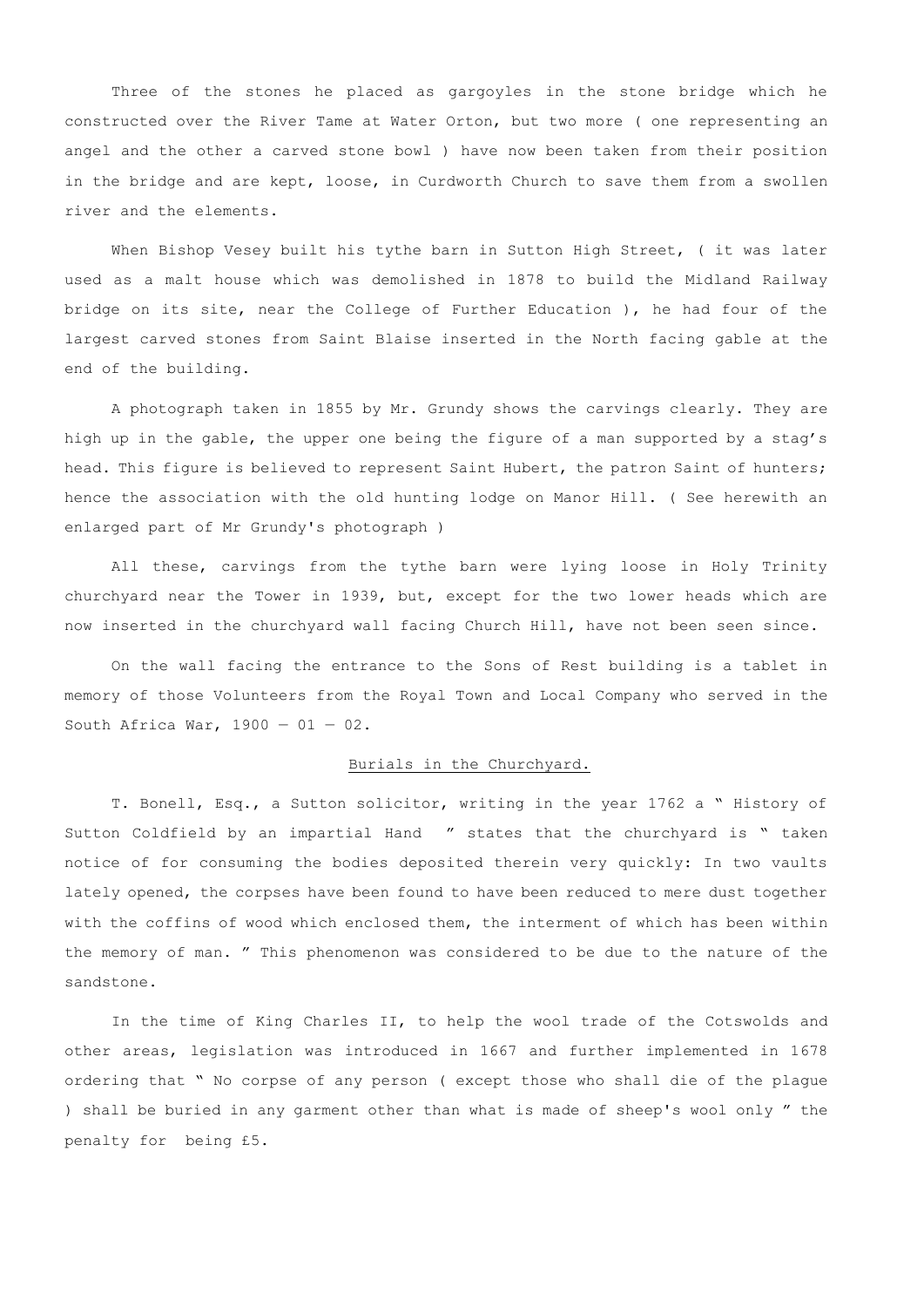This is reflected in the Holy Trinity Sutton Coldfield, Parish Registers, where an entry dated 31 August 1678 under " Burials " reads :- " Thomas Bennian. in woollen, according to the Act of Parliament, being the first soe buried Here ".

A burial dated 14th March 1684 is recorded as being of " Ann Lynes, wife of Thomas Lynes, the last that was buried in wolen ".

Among the records of burials in 1668, the entry against the name Oldbury reads :- " There was Buryed the xxth Day of June Elienor Oldbury. Alsoe William Oldbury sonn of the sd Elienor was buryed the same Day of June, both brought to their graves together ( who were both of ym Drowned in a pol in going into a pytt to fetch out a Gosling, as it was credibely reported. ".

### Sutton Coldfield Cemetery.

In spite of the enlargement of the burial ground in 1832, and even though graveyards for each District had been consecrated when the churches were built at Hill, Walmley and Boldmere, the number of remaining spaces for graves in Holy Trinity churchyard was steadily diminishing. A Burial Board for Holy Trinity ( approved by the Secretary of State in October 1876 ) took the in hand and considered locations in Sutton for a new burial ground.

Sites were inspected on Maney Hill, Tudor Hill, on the Four Oaks Estate, on Tamworth lane, in the present Royal Road / Ebrook Road area, and land to the East of Coleshill Street.

The price asked by the various owners was around £400 per acre which was considered to be too high, so the Rev. W. K. Riland Bedford, the Rector, offered the Burial Board a part of his Glebe land known as the Barn field, near the lowest part of Rectory Road, for £250 per acre, but specified certain conditions.

He had already paid the Corporation £450 towards the commencement of building the present Rectory Road as a wide well—surfaced road from the Rectory ( by the Boot Inn ) to the Church. This was to replace a narrow tortuous lane winding from the Boot Hill to the King's Arms in Coleshill Street, and which was so muddy in its lower part ( now Riland Road ) through the " Blabbs ", that it was known as Slash (slush) lane. The Rector's intention was to by—pass the Slash lane by cutting his new road ( now Rectory Road ) up the hill to join Coleshill Street opposite Trinity Hill as it does to-day, but to save himself the expense, he came to an agreement with the Burial Board by which he would allow the Board to have 6 acres of the Barn field for £l,500 providing the Board paid half the cost of completing the Rectory Road, the other half being paid by the Corporation's Highway Board.